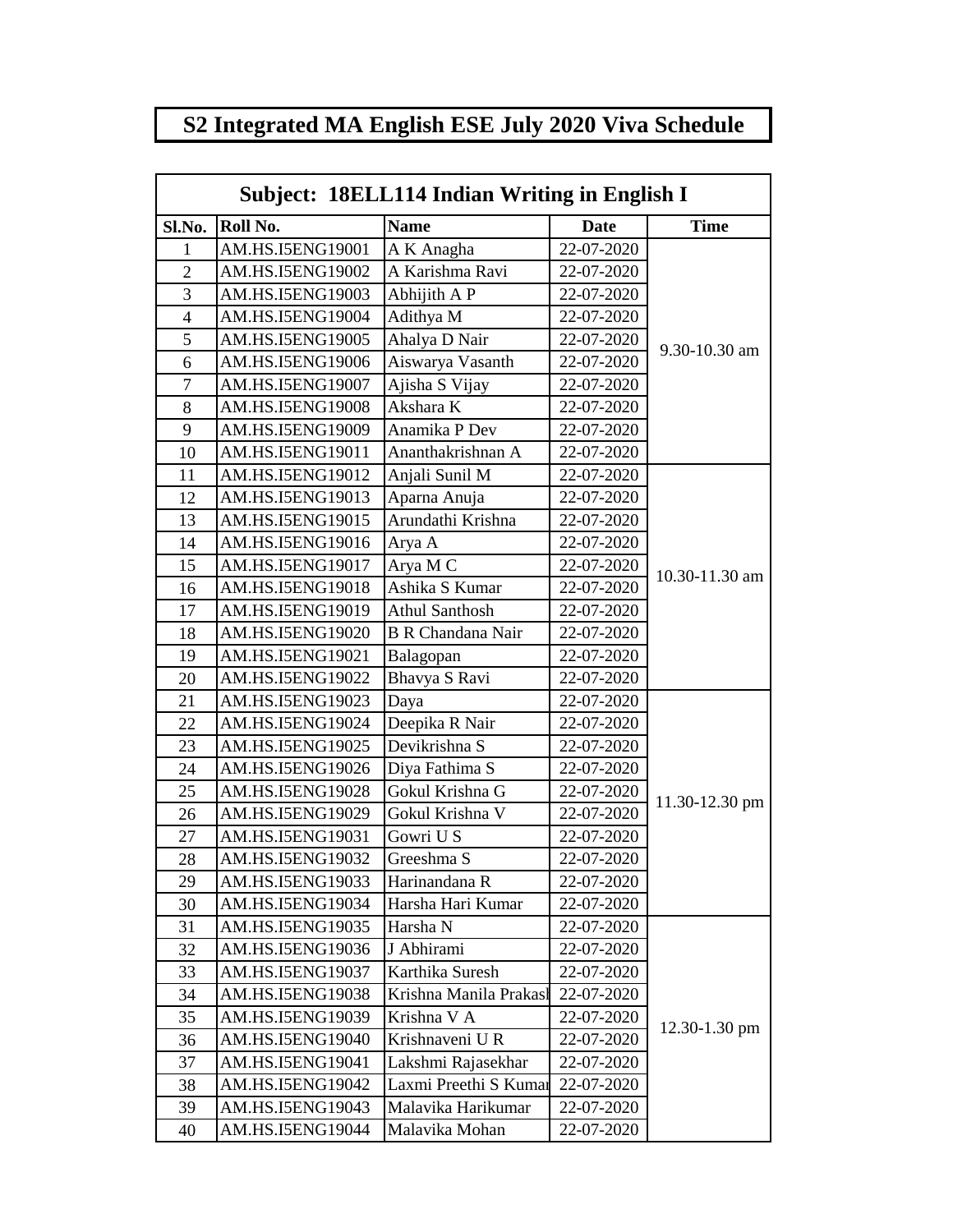| 41 | AM.HS.I5ENG19045 | Mishel Joseph       | 22-07-2020 |                  |
|----|------------------|---------------------|------------|------------------|
| 42 | AM.HS.I5ENG19046 | Nanditha Krishna    | 22-07-2020 |                  |
| 43 | AM.HS.I5ENG19047 | Noopura S Ajith     | 22-07-2020 |                  |
| 44 | AM.HS.I5ENG19048 | Praveen V Gopal     | 22-07-2020 |                  |
| 45 | AM.HS.I5ENG19049 | Safa Salim          | 22-07-2020 | $2.00 - 3.00$ pm |
| 46 | AM.HS.I5ENG19050 | Sandra Vasanth      | 22-07-2020 |                  |
| 47 | AM.HS.I5ENG19051 | Sarath Madhavan C K | 22-07-2020 |                  |
| 48 | AM.HS.I5ENG19052 | Sita S              | 22-07-2020 |                  |
| 49 | AM.HS.I5ENG19053 | Sivapriya S         | 22-07-2020 |                  |
| 50 | AM.HS.I5ENG19054 | Soma Dutta          | 22-07-2020 |                  |
| 51 | AM.HS.I5ENG19055 | Sree Harini V M     | 22-07-2020 |                  |
| 52 | AM.HS.I5ENG19056 | Sree Lekshmi J      | 22-07-2020 |                  |
| 53 | AM.HS.I5ENG19057 | Sreedevi G          | 22-07-2020 |                  |
| 54 | AM.HS.I5ENG19059 | Sreeram MR          | 22-07-2020 |                  |
| 55 | AM.HS.I5ENG19060 | Sreya R Nair        | 22-07-2020 |                  |
| 56 | AM.HS.I5ENG19061 | Swetha Syam         | 22-07-2020 | $3.00 - 4.00$ pm |
| 57 | AM.HS.I5ENG19062 | Theerdha G Pillai   | 22-07-2020 |                  |
| 58 | AM.HS.I5ENG19063 | Varsha A S          | 22-07-2020 |                  |
| 59 | AM.HS.I5ENG19064 | Vismaya Vinod       | 22-07-2020 |                  |
| 60 | AM.HS.I5ENG19065 | Adithya V           | 22-07-2020 |                  |
| 61 | AM.HS.I5ENG19066 | Arundhati M         | 22-07-2020 |                  |

| <b>Subject: 18ELL111 History of English Literature:</b> |                  |                          |            |                    |  |  |
|---------------------------------------------------------|------------------|--------------------------|------------|--------------------|--|--|
| The Augustan to the Victorian                           |                  |                          |            |                    |  |  |
| Sl.No.                                                  | Roll No.         | <b>Name</b>              | Date       | <b>Time</b>        |  |  |
| 1                                                       | AM.HS.I5ENG19001 | A K Anagha               |            | 4pm                |  |  |
| $\overline{2}$                                          | AM.HS.I5ENG19002 | A Karishma Ravi          |            | 4.05pm             |  |  |
| 3                                                       | AM.HS.I5ENG19003 | Abhijith A P             |            | 4.10pm             |  |  |
| 4                                                       | AM.HS.I5ENG19004 | Adithya M                |            | 4.15pm             |  |  |
| 5                                                       | AM.HS.I5ENG19005 | Ahalya D Nair            |            | 4.20 <sub>pm</sub> |  |  |
| 6                                                       | AM.HS.I5ENG19006 | Aiswarya Vasanth         |            | $4.25$ pm          |  |  |
| 7                                                       | AM.HS.I5ENG19007 | Ajisha S Vijay           |            | 4.30pm             |  |  |
| 8                                                       | AM.HS.I5ENG19008 | Akshara K                |            | 4.35 <sub>pm</sub> |  |  |
| 9                                                       | AM.HS.I5ENG19009 | Anamika P Dev            |            | 4.40pm             |  |  |
| 10                                                      | AM.HS.I5ENG19011 | Ananthakrishnan A        |            | 4.45pm             |  |  |
| 11                                                      | AM.HS.I5ENG19012 | Anjali Sunil M           | 23-07-2020 | 4.50 <sub>pm</sub> |  |  |
| 12                                                      | AM.HS.I5ENG19013 | Aparna Anuja             |            | $4.55$ pm          |  |  |
| 13                                                      | AM.HS.I5ENG19015 | Arundathi Krishna        |            | 5.00 <sub>pm</sub> |  |  |
| 14                                                      | AM.HS.I5ENG19016 | Arya A                   |            | 5.05pm             |  |  |
| 15                                                      | AM.HS.I5ENG19017 | Arya M C                 |            | 7.30pm             |  |  |
| 16                                                      | AM.HS.I5ENG19018 | Ashika S Kumar           |            | 7.35pm             |  |  |
| 17                                                      | AM.HS.I5ENG19019 | <b>Athul Santhosh</b>    |            | 7.40pm             |  |  |
| 18                                                      | AM.HS.I5ENG19020 | <b>B R Chandana Nair</b> |            | 7.45pm             |  |  |
| 19                                                      | AM.HS.I5ENG19021 | Balagopan                |            | 7.50pm             |  |  |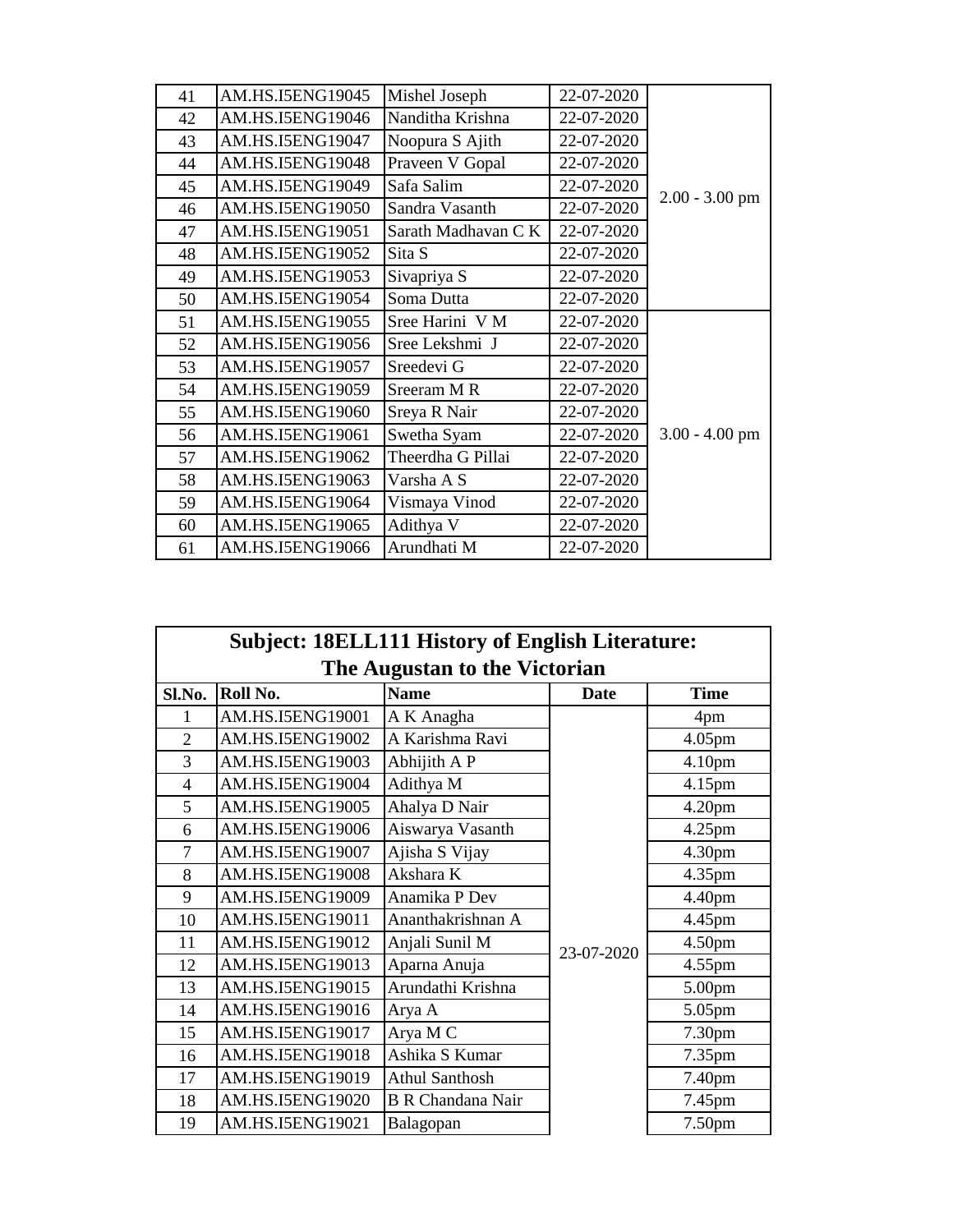| 20 | AM.HS.I5ENG19022 | Bhavya S Ravi         |            | 7.55pm             |
|----|------------------|-----------------------|------------|--------------------|
| 21 | AM.HS.I5ENG19023 | Daya                  |            | 8.00pm             |
| 22 | AM.HS.I5ENG19024 | Deepika R Nair        |            | 8.05pm             |
| 23 | AM.HS.I5ENG19025 | Devikrishna S         |            | 10.00am            |
| 24 | AM.HS.I5ENG19026 | Diya Fathima S        |            | 10.05am            |
| 25 | AM.HS.I5ENG19028 | Gokul Krishna G       |            | 10.10am            |
| 26 | AM.HS.I5ENG19029 | Gokul Krishna V       |            | 10.15am            |
| 27 | AM.HS.I5ENG19031 | Gowri U S             |            | 10.20am            |
| 28 | AM.HS.I5ENG19032 | Greeshma S            |            | 10.25am            |
| 29 | AM.HS.I5ENG19033 | Harinandana R         |            | 10.30am            |
| 30 | AM.HS.I5ENG19034 | Harsha Hari Kumar     |            | 10.35am            |
| 31 | AM.HS.I5ENG19035 | Harsha N              |            | 10.40am            |
| 32 | AM.HS.I5ENG19036 | J Abhirami            |            | 10.45am            |
| 33 | AM.HS.I5ENG19037 | Karthika Suresh       |            | 10.50am            |
| 34 | AM.HS.I5ENG19038 | Krishna Manila Prakas |            | 10.55am            |
| 35 | AM.HS.I5ENG19039 | Krishna V A           |            | 11.00am            |
| 36 | AM.HS.I5ENG19040 | Krishnaveni U R       |            | 11.05am            |
| 37 | AM.HS.I5ENG19041 | Lakshmi Rajasekhar    |            | 12.30pm            |
| 38 | AM.HS.I5ENG19042 | Laxmi Preethi S Kumar |            | 12.35pm            |
| 39 | AM.HS.I5ENG19043 | Malavika Harikumar    |            | 12.45pm            |
| 40 | AM.HS.I5ENG19044 | Malavika Mohan        |            | 12.50pm            |
| 41 | AM.HS.I5ENG19045 | Mishel Joseph         |            | 12.55pm            |
| 42 | AM.HS.I5ENG19046 | Nanditha Krishna      | 24-07-2020 | 1.00 <sub>pm</sub> |
| 43 | AM.HS.I5ENG19047 | Noopura S Ajith       |            | 1.05 <sub>pm</sub> |
| 44 | AM.HS.I5ENG19048 | Praveen V Gopal       |            | 1.10 <sub>pm</sub> |
| 45 | AM.HS.I5ENG19049 | Safa Salim            |            | 1.15 <sub>pm</sub> |
| 46 | AM.HS.I5ENG19050 | Sandra Vasanth        |            | 1.20 <sub>pm</sub> |
| 47 | AM.HS.I5ENG19051 | Sarath Madhavan CK    |            | 1.30 <sub>pm</sub> |
| 48 | AM.HS.I5ENG19052 | Sita S                |            | 4.00 <sub>pm</sub> |
| 49 | AM.HS.I5ENG19053 | Sivapriya S           |            | 4.05 <sub>pm</sub> |
| 50 | AM.HS.I5ENG19054 | Soma Dutta            |            | 4.10pm             |
| 51 | AM.HS.I5ENG19055 | Sree Harini V M       |            | 4.15pm             |
| 52 | AM.HS.I5ENG19056 | Sree Lekshmi J        |            | 4.20 <sub>pm</sub> |
| 53 | AM.HS.I5ENG19057 | Sreedevi G            |            | $4.25$ pm          |
| 54 | AM.HS.I5ENG19059 | Sreeram MR            |            | 4.30 <sub>pm</sub> |
| 55 | AM.HS.I5ENG19060 | Sreya R Nair          |            | 4.35pm             |
| 56 | AM.HS.I5ENG19061 | Swetha Syam           |            | 4.40pm             |
| 57 | AM.HS.I5ENG19062 | Theerdha G Pillai     |            | 4.45pm             |
| 58 | AM.HS.I5ENG19063 | Varsha A S            |            | 4.50 <sub>pm</sub> |
| 59 | AM.HS.I5ENG19064 | Vismaya Vinod         |            | 4.55pm             |
| 60 | AM.HS.I5ENG19065 | Adithya V             |            | 5.00 <sub>pm</sub> |
| 61 | AM.HS.I5ENG19066 | Arundhati M           |            | 5.05pm             |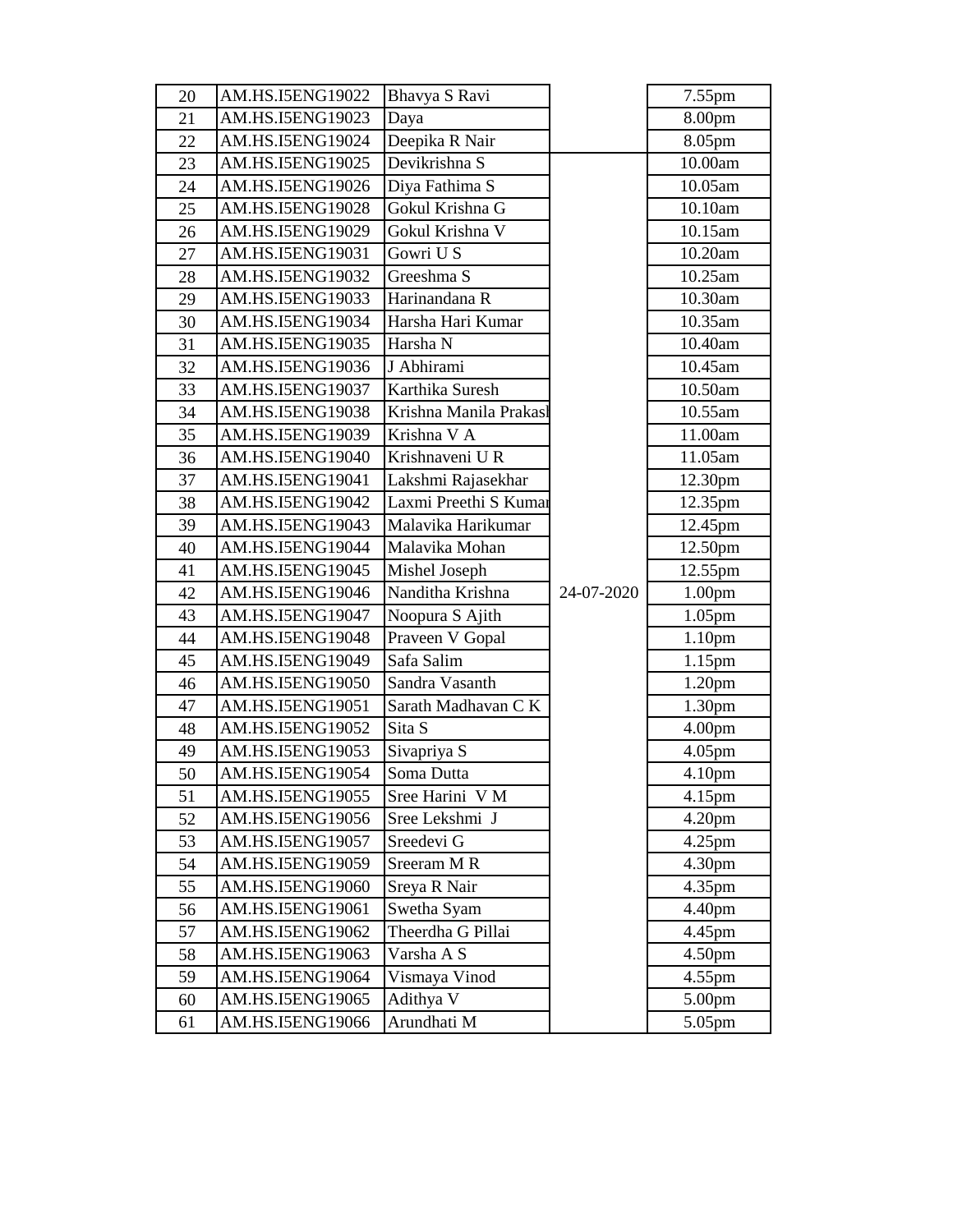| <b>Subject-18ELL112 English Poetry:</b> |                  |                          |             |             |  |
|-----------------------------------------|------------------|--------------------------|-------------|-------------|--|
| The Augustan to The Victorian           |                  |                          |             |             |  |
| Sl.No.                                  | Roll No.         | <b>Name</b>              | <b>Date</b> | <b>Time</b> |  |
| 1                                       | AM.HS.I5ENG19001 | A K Anagha               |             |             |  |
| $\overline{2}$                          | AM.HS.I5ENG19002 | A Karishma Ravi          |             |             |  |
| 3                                       | AM.HS.I5ENG19003 | Abhijith A P             |             |             |  |
| $\overline{4}$                          | AM.HS.I5ENG19004 | Adithya M                |             |             |  |
| 5                                       | AM.HS.I5ENG19005 | Ahalya D Nair            |             |             |  |
| 6                                       | AM.HS.I5ENG19006 | Aiswarya Vasanth         |             |             |  |
| 7                                       | AM.HS.I5ENG19007 | Ajisha S Vijay           | 25-07-2020  | $4-5$ pm    |  |
| 8                                       | AM.HS.I5ENG19008 | Akshara K                |             |             |  |
| 9                                       | AM.HS.I5ENG19009 | Anamika P Dev            |             |             |  |
| 10                                      | AM.HS.I5ENG19011 | Ananthakrishnan A        |             |             |  |
| 11                                      | AM.HS.I5ENG19012 | Anjali Sunil M           |             |             |  |
| 12                                      | AM.HS.I5ENG19013 | Aparna Anuja             |             |             |  |
| 13                                      | AM.HS.I5ENG19015 | Arundathi Krishna        |             |             |  |
| 14                                      | AM.HS.I5ENG19016 | Arya A                   |             |             |  |
| 15                                      | AM.HS.I5ENG19017 | Arya M C                 |             |             |  |
| 16                                      | AM.HS.I5ENG19018 | Ashika S Kumar           |             |             |  |
| 17                                      | AM.HS.I5ENG19019 | <b>Athul Santhosh</b>    |             |             |  |
| 18                                      | AM.HS.I5ENG19020 | <b>B R Chandana Nair</b> |             |             |  |
| 19                                      | AM.HS.I5ENG19021 | Balagopan                |             |             |  |
| 20                                      | AM.HS.I5ENG19022 | Bhavya S Ravi            | 25-07-2020  | $6-7$ pm    |  |
| 21                                      | AM.HS.I5ENG19023 | Daya                     |             |             |  |
| 22                                      | AM.HS.I5ENG19024 | Deepika R Nair           |             |             |  |
| 23                                      | AM.HS.I5ENG19025 | Devikrishna S            |             |             |  |
| 24                                      | AM.HS.I5ENG19026 | Diya Fathima S           |             |             |  |
| 25                                      | AM.HS.I5ENG19028 | Gokul Krishna G          |             |             |  |
| 26                                      | AM.HS.I5ENG19029 | Gokul Krishna V          |             |             |  |
| 27                                      | AM.HS.I5ENG19031 | Gowri U S                |             |             |  |
| 28                                      | AM.HS.I5ENG19032 | Greeshma S               |             |             |  |
| 29                                      | AM.HS.I5ENG19033 | Harinandana R            |             |             |  |
| 30                                      | AM.HS.I5ENG19034 | Harsha Hari Kumar        |             |             |  |
| 31                                      | AM.HS.I5ENG19035 | Harsha N                 |             |             |  |
| 32                                      | AM.HS.I5ENG19036 | J Abhirami               |             |             |  |
| 33                                      | AM.HS.I5ENG19037 | Karthika Suresh          |             |             |  |
| 34                                      | AM.HS.I5ENG19038 | Krishna Manila Prakasl   | 25-07-2020  | 8-9 pm      |  |
| 35                                      | AM.HS.I5ENG19039 | Krishna V A              |             |             |  |
| 36                                      | AM.HS.I5ENG19040 | Krishnaveni UR           |             |             |  |
| 37                                      | AM.HS.I5ENG19041 | Lakshmi Rajasekhar       |             |             |  |
| 38                                      | AM.HS.I5ENG19042 | Laxmi Preethi S Kuma     |             |             |  |
| 39                                      | AM.HS.I5ENG19043 | Malavika Harikumar       |             |             |  |
| 40                                      | AM.HS.I5ENG19044 | Malavika Mohan           |             |             |  |
| 41                                      | AM.HS.I5ENG19045 | Mishel Joseph            |             |             |  |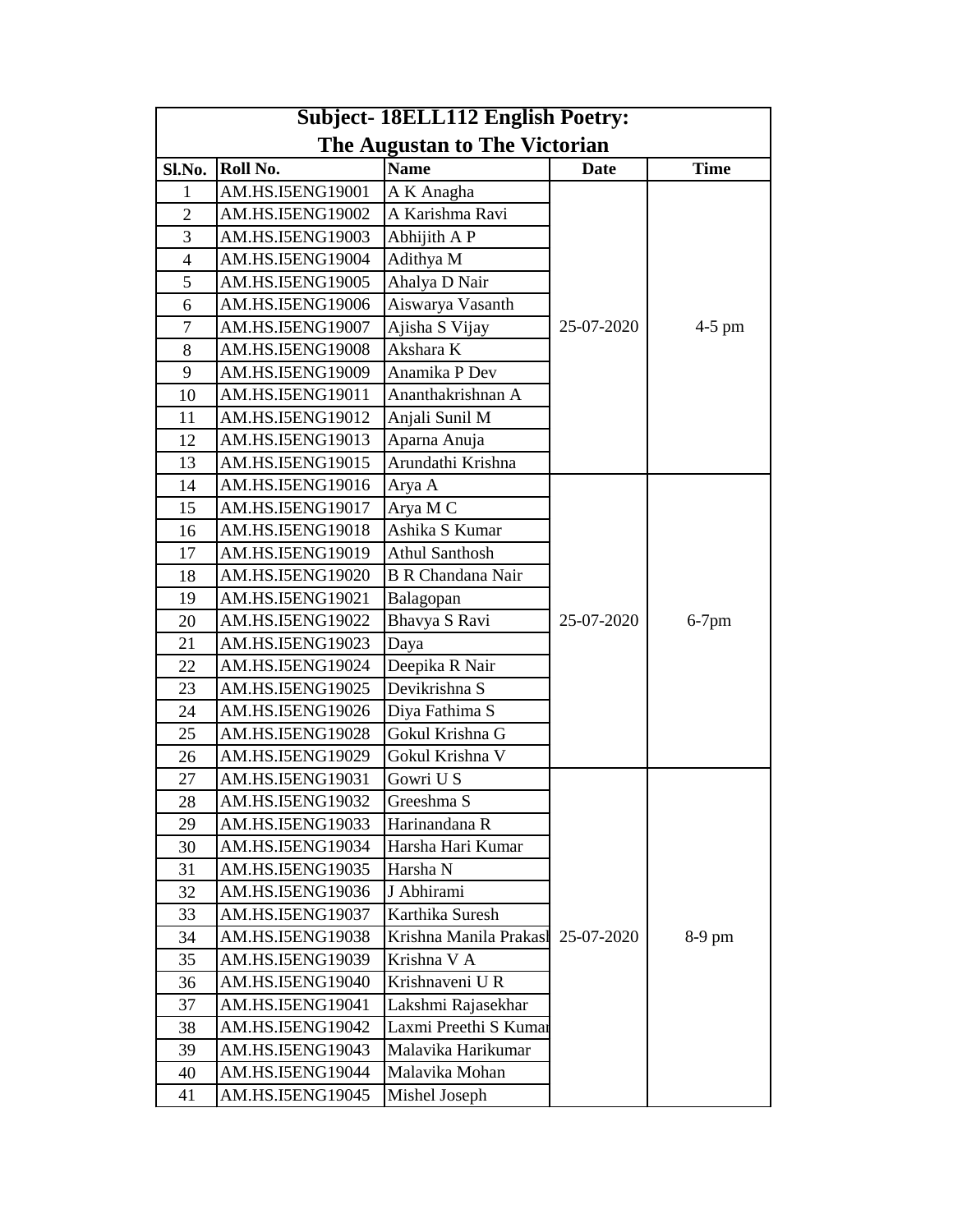| 42 | AM.HS.I5ENG19046 | Nanditha Krishna    |            |               |
|----|------------------|---------------------|------------|---------------|
| 43 | AM.HS.I5ENG19047 | Noopura S Ajith     |            |               |
| 44 | AM.HS.I5ENG19048 | Praveen V Gopal     |            |               |
| 45 | AM.HS.I5ENG19049 | Safa Salim          |            |               |
| 46 | AM.HS.I5ENG19050 | Sandra Vasanth      |            |               |
| 47 | AM.HS.I5ENG19051 | Sarath Madhavan C K |            |               |
| 48 | AM.HS.I5ENG19052 | Sita S              | 26-07-2020 | 10-11 am      |
| 49 | AM.HS.I5ENG19053 | Sivapriya S         |            |               |
| 50 | AM.HS.I5ENG19054 | Soma Dutta          |            |               |
| 51 | AM.HS.I5ENG19055 | Sree Harini V M     |            |               |
| 52 | AM.HS.I5ENG19056 | Sree Lekshmi J      |            |               |
| 53 | AM.HS.I5ENG19057 | Sreedevi G          |            |               |
| 54 | AM.HS.I5ENG19059 | Sreeram M R         |            |               |
| 55 | AM.HS.I5ENG19060 | Sreya R Nair        |            |               |
| 56 | AM.HS.I5ENG19061 | Swetha Syam         |            |               |
| 57 | AM.HS.I5ENG19062 | Theerdha G Pillai   |            | $11:30-12$ pm |
| 58 | AM.HS.I5ENG19063 | Varsha A S          | 26-07-2020 |               |
| 59 | AM.HS.I5ENG19064 | Vismaya Vinod       |            |               |
| 60 | AM.HS.I5ENG19065 | Adithya V           |            |               |
| 61 | AM.HS.I5ENG19066 | Arundhati M         |            |               |

| <b>Subject: 18ELL113: English Prose:</b> |                  |                          |             |             |  |  |
|------------------------------------------|------------------|--------------------------|-------------|-------------|--|--|
| <b>The Romantic to the Modern</b>        |                  |                          |             |             |  |  |
| Sl.No.                                   | Roll No.         | <b>Name</b>              | <b>Date</b> | <b>Time</b> |  |  |
| 1                                        | AM.HS.I5ENG19001 | A K Anagha               | 28-07-2020  | 10:00 AM    |  |  |
| $\overline{2}$                           | AM.HS.I5ENG19002 | A Karishma Ravi          | 28-07-2020  | 10:05 AM    |  |  |
| 3                                        | AM.HS.I5ENG19003 | Abhijith A P             | 28-07-2020  | 10:10 AM    |  |  |
| 4                                        | AM.HS.I5ENG19004 | Adithya M                | 28-07-2020  | 10:15 AM    |  |  |
| 5                                        | AM.HS.I5ENG19005 | Ahalya D Nair            | 28-07-2020  | 10:20 AM    |  |  |
| 6                                        | AM.HS.I5ENG19006 | Aiswarya Vasanth         | 28-07-2020  | 10:25 AM    |  |  |
| 7                                        | AM.HS.I5ENG19007 | Ajisha S Vijay           | 28-07-2020  | 10:30 AM    |  |  |
| 8                                        | AM.HS.I5ENG19008 | Akshara K                | 28-07-2020  | 10:35 AM    |  |  |
| 9                                        | AM.HS.I5ENG19009 | Anamika P Dev            | 28-07-2020  | 10:40 AM    |  |  |
| 10                                       | AM.HS.I5ENG19011 | Ananthakrishnan A        | 28-07-2020  | 10:45 AM    |  |  |
| 11                                       | AM.HS.I5ENG19012 | Anjali Sunil M           | 28-07-2020  | 10:50 AM    |  |  |
| 12                                       | AM.HS.I5ENG19013 | Aparna Anuja             | 28-07-2020  | 10:55 AM    |  |  |
| 13                                       | AM.HS.I5ENG19015 | Arundathi Krishna        | 28-07-2020  | 11:00 AM    |  |  |
| 14                                       | AM.HS.I5ENG19016 | Arya A                   | 28-07-2020  | 11:05 AM    |  |  |
| 15                                       | AM.HS.I5ENG19017 | Arya M C                 | 28-07-2020  | 11:10 AM    |  |  |
| 16                                       | AM.HS.I5ENG19018 | Ashika S Kumar           | 28-07-2020  | 11:15 AM    |  |  |
| 17                                       | AM.HS.I5ENG19019 | <b>Athul Santhosh</b>    | 28-07-2020  | 11:20 AM    |  |  |
| 18                                       | AM.HS.I5ENG19020 | <b>B R Chandana Nair</b> | 28-07-2020  | 11:25 AM    |  |  |
| 19                                       | AM.HS.I5ENG19021 | Balagopan                | 28-07-2020  | 11:30 AM    |  |  |
| 20                                       | AM.HS.I5ENG19022 | Bhavya S Ravi            | 28-07-2020  | 11:35 AM    |  |  |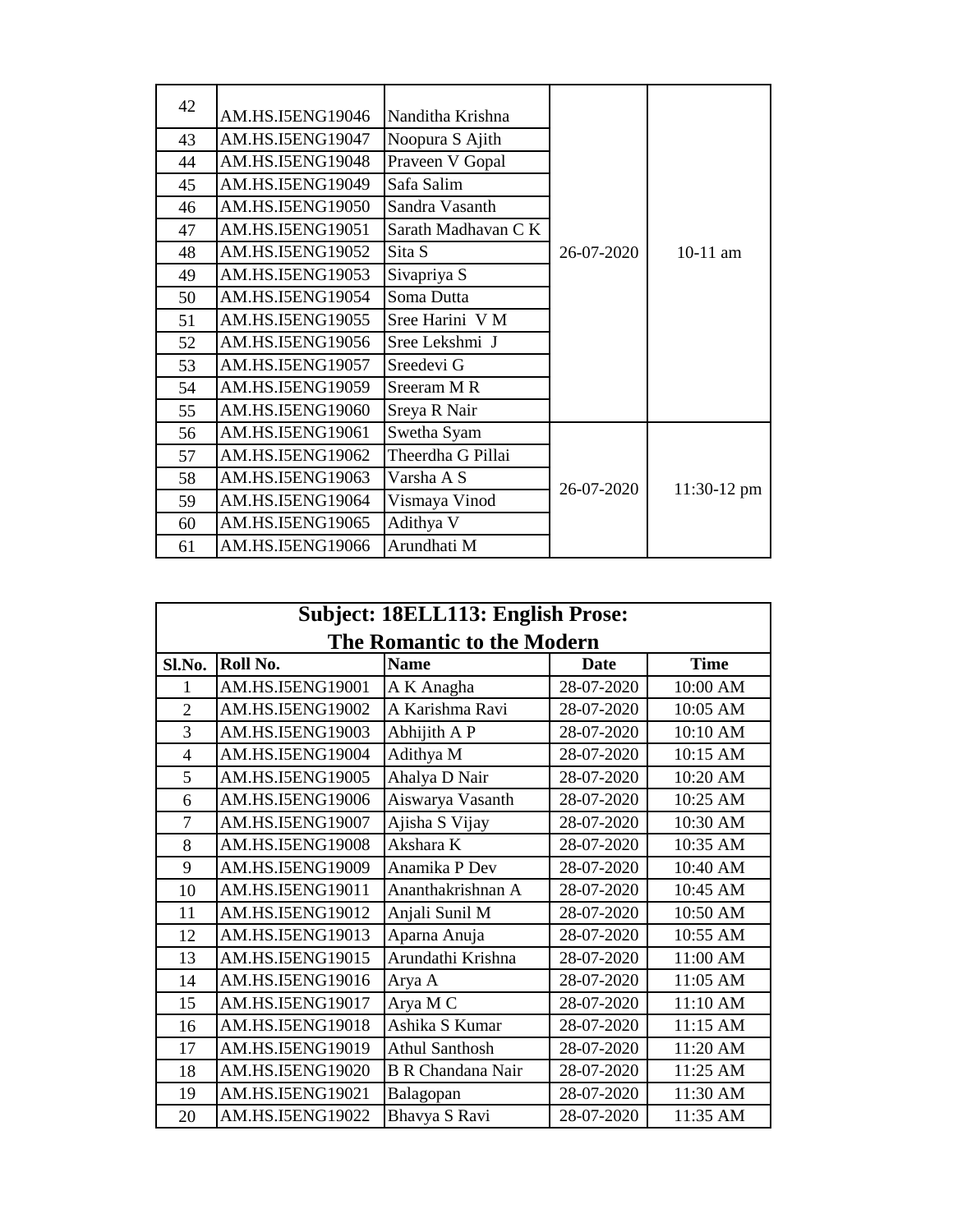| 21 | AM.HS.I5ENG19023 | Daya                   | 28-07-2020 | 11:40 AM |
|----|------------------|------------------------|------------|----------|
| 22 | AM.HS.I5ENG19024 | Deepika R Nair         | 28-07-2020 | 11:45 AM |
| 23 | AM.HS.I5ENG19025 | Devikrishna S          | 28-07-2020 | 11:50 AM |
| 24 | AM.HS.I5ENG19026 | Diya Fathima S         | 28-07-2020 | 11:55 AM |
| 25 | AM.HS.I5ENG19028 | Gokul Krishna G        | 28-07-2020 | 12:00 PM |
| 26 | AM.HS.I5ENG19029 | Gokul Krishna V        | 28-07-2020 | 12:05 PM |
| 27 | AM.HS.I5ENG19031 | Gowri U S              | 28-07-2020 | 12:10 PM |
| 28 | AM.HS.I5ENG19032 | Greeshma S             | 28-07-2020 | 12:15 PM |
| 29 | AM.HS.I5ENG19033 | Harinandana R          | 28-07-2020 | 12:20 PM |
| 30 | AM.HS.I5ENG19034 | Harsha Hari Kumar      | 28-07-2020 | 12:25 PM |
| 31 | AM.HS.I5ENG19035 | Harsha N               | 28-07-2020 | 2:00 PM  |
| 32 | AM.HS.I5ENG19036 | J Abhirami             | 28-07-2020 | 2:05 PM  |
| 33 | AM.HS.I5ENG19037 | Karthika Suresh        | 28-07-2020 | 2:10 PM  |
| 34 | AM.HS.I5ENG19038 | Krishna Manila Prakasł | 28-07-2020 | 2:15 PM  |
| 35 | AM.HS.I5ENG19039 | Krishna V A            | 28-07-2020 | 2:20 PM  |
| 36 | AM.HS.I5ENG19040 | Krishnaveni U R        | 28-07-2020 | 2:25 PM  |
| 37 | AM.HS.I5ENG19041 | Lakshmi Rajasekhar     | 28-07-2020 | 2:30 PM  |
| 38 | AM.HS.I5ENG19042 | Laxmi Preethi S Kumar  | 28-07-2020 | 2:35 PM  |
| 39 | AM.HS.I5ENG19043 | Malavika Harikumar     | 28-07-2020 | 2:40 PM  |
| 40 | AM.HS.I5ENG19044 | Malavika Mohan         | 28-07-2020 | 2:45 PM  |
| 41 | AM.HS.I5ENG19045 | Mishel Joseph          | 28-07-2020 | 2:50 PM  |
| 42 | AM.HS.I5ENG19046 | Nanditha Krishna       | 28-07-2020 | 2:55 PM  |
| 43 | AM.HS.I5ENG19047 | Noopura S Ajith        | 28-07-2020 | 3:00 PM  |
| 44 | AM.HS.I5ENG19048 | Praveen V Gopal        | 28-07-2020 | 3:05 PM  |
| 45 | AM.HS.I5ENG19049 | Safa Salim             | 28-07-2020 | 3:10 PM  |
| 46 | AM.HS.I5ENG19050 | Sandra Vasanth         | 28-07-2020 | 3:15 PM  |
| 47 | AM.HS.I5ENG19051 | Sarath Madhavan CK     | 28-07-2020 | 3:20 PM  |
| 48 | AM.HS.I5ENG19052 | Sita S                 | 28-07-2020 | 3:25 PM  |
| 49 | AM.HS.I5ENG19053 | Sivapriya S            | 28-07-2020 | 3:30 PM  |
| 50 | AM.HS.I5ENG19054 | Soma Dutta             | 28-07-2020 | 3:35 PM  |
| 51 | AM.HS.I5ENG19055 | Sree Harini V M        | 28-07-2020 | 3:40 PM  |
| 52 | AM.HS.I5ENG19056 | Sree Lekshmi J         | 28-07-2020 | 3:45 PM  |
| 53 | AM.HS.I5ENG19057 | Sreedevi G             | 28-07-2020 | 3:50 PM  |
| 54 | AM.HS.I5ENG19059 | Sreeram MR             | 28-07-2020 | 3:55 PM  |
| 55 | AM.HS.I5ENG19060 | Sreya R Nair           | 28-07-2020 | 4:00 PM  |
| 56 | AM.HS.I5ENG19061 | Swetha Syam            | 28-07-2020 | 4:05 PM  |
| 57 | AM.HS.I5ENG19062 | Theerdha G Pillai      | 28-07-2020 | 4:10 PM  |
| 58 | AM.HS.I5ENG19063 | Varsha A S             | 28-07-2020 | 4:15 PM  |
| 59 | AM.HS.I5ENG19064 | Vismaya Vinod          | 28-07-2020 | 4:20 PM  |
| 60 | AM.HS.I5ENG19065 | Adithya V              | 28-07-2020 | 4:25 PM  |
| 61 | AM.HS.I5ENG19066 | Arundhati M            | 28-07-2020 | 4:30 PM  |